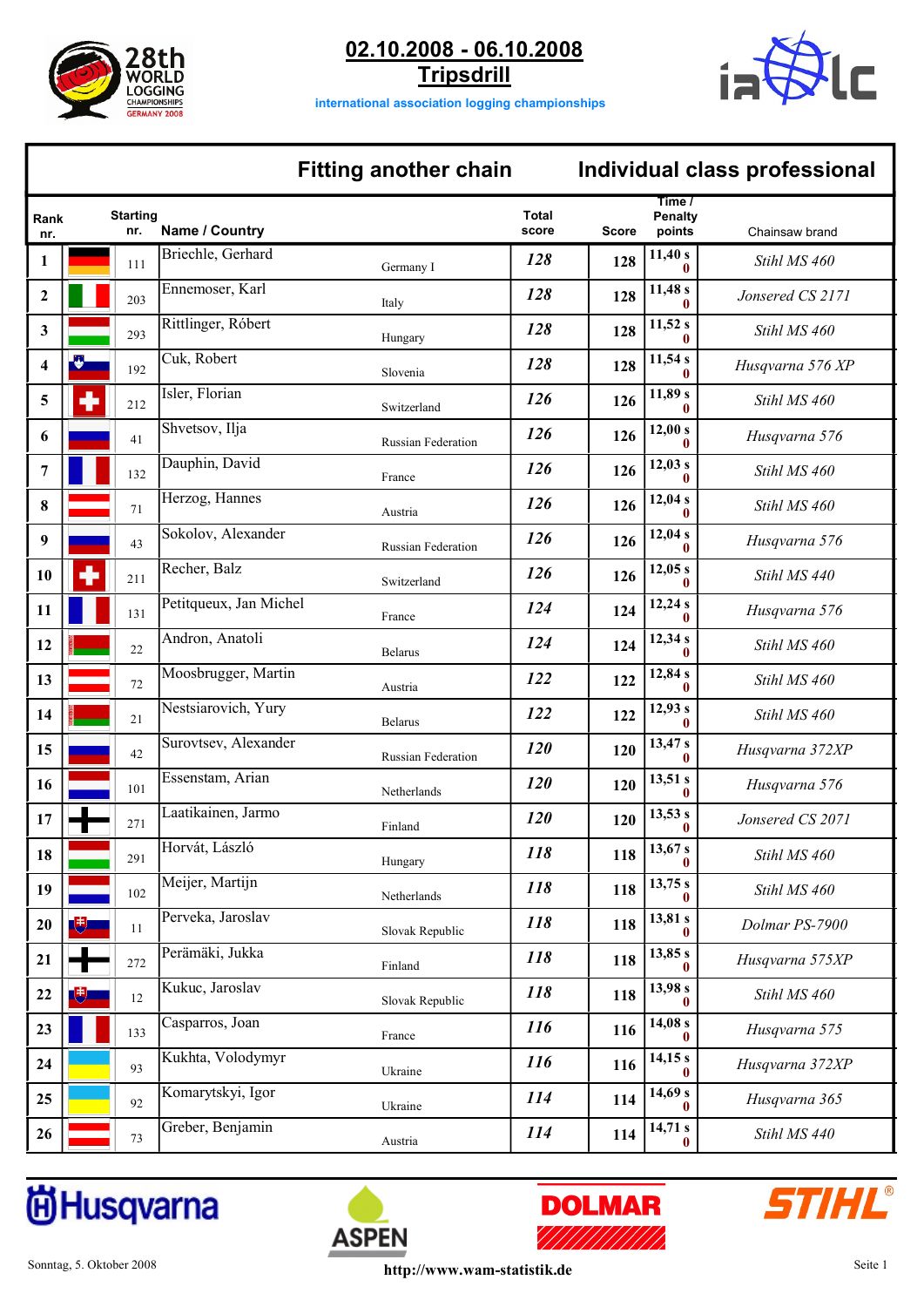







### **Fitting another chain Individual class professional**

# **Time / Penalty points Total score Starting nr. Rank Name / Country Name / Country Score Score Score Chainsaw brand** 27 **114 114 114 114 114 114 114 114 114 114 114 114 114 114 114 114 114 114 114 114 114 114 114 114 114 114 114 114 114 114 114 114 114 114 114 114 11 28 114 114 114 114 114 114 114 114 114 114 114 114 114 114 114 114 116 116 116 116 116 116 116 116 116 116 116 116 116 116 116 116 116 116 116 116** <sup>112</sup> Heidemann, Wolfgang **15,17 s** *<sup>112</sup>* Germany I **<sup>29</sup> <sup>0</sup> <sup>112</sup>** *Husqvarna 575* <sup>221</sup> Ehrpais, Taavi **15,24 s** *<sup>112</sup>* Estonia **<sup>30</sup> <sup>0</sup> <sup>112</sup>** *Jonsered CS 2071* <sup>251</sup> Andel, Jiri **15,43 s** *<sup>112</sup>* Czech Republik **<sup>31</sup> <sup>0</sup> <sup>112</sup>** *Dolmar PS-7900* **262 Kreins, André 112 112 112 112 113,52 s** *Stihl MS 460* **241** Selivanovs, Anatolijs **112 112 112** *Jonsered CS 2071 112* **112 112** *Jonsered CS 2071* <sup>273</sup> Tumelius, Esa **15,54 s** *<sup>112</sup>* Finland **<sup>34</sup> <sup>0</sup> <sup>112</sup>** *Jonsered CS 2071* <sup>193</sup> Drasler, Simen **15,56 s** *<sup>110</sup>* Slovenia **<sup>35</sup> <sup>0</sup> <sup>110</sup>** *Husqvarna 575XP* <sup>253</sup> Vorlicek, Jiri **15,62 s** *<sup>110</sup>* Czech Republik **<sup>36</sup> <sup>0</sup> <sup>110</sup>** *Husqvarna 372XP* 113 Trabert, Marco **16,11 s** *108* **16,11 s** *Stihl MS 460* <sup>51</sup> Gstöhl, Sigmund **16,13 s** *<sup>108</sup>* Fürstentum Liechtenstei **<sup>38</sup> <sup>0</sup> <sup>108</sup>** *Jonsered CS 2171* 171 Solberg, Jon Erik **16,14 s 16,14 s** *Stihl MS 460* <sup>53</sup> Tanner, Armin **16,26 s** *<sup>108</sup>* Fürstentum Liechtenstei **<sup>40</sup> <sup>0</sup> <sup>108</sup>** *Husqvarna 576 XP* <sup>222</sup> Olesk, Andres **16,34 s** *<sup>108</sup>* Estonia **<sup>41</sup> <sup>0</sup> <sup>108</sup>** *Jonsered CS 2071* <sup>81</sup> Stochniazek, Jacek **16,53 s** *<sup>108</sup>* Poland **<sup>42</sup> <sup>0</sup> <sup>108</sup>** *Husqvarna 372XP* <sup>151</sup> Balciunas, Romas **16,54 s** *<sup>108</sup>* Lithuania **<sup>43</sup> <sup>0</sup> <sup>108</sup>** *Husqvarna 372XP* **232** Saric, Ilija **106 106 106 106** *Stihl MS 460* **6** *Stihl MS 460* <sup>122</sup> Kindströmer, Styrbjörn **16,61 s** *<sup>106</sup>* Sweden **<sup>45</sup> <sup>0</sup> <sup>106</sup>** *Jonsered CS 2171* <sup>213</sup> Gautschi, Daniel **16,96 s** *<sup>106</sup>* Switzerland **<sup>46</sup> <sup>0</sup> <sup>106</sup>** *Stihl MS 440* <sup>52</sup> Eggenberger, Martin **16,98 s** *<sup>106</sup>* Fürstentum Liechtenstei **<sup>47</sup> <sup>0</sup> <sup>106</sup>** *Stihl MS 460* <sup>281</sup> Bergen, David **17,01 s** *<sup>106</sup>* Belgium **<sup>48</sup> <sup>0</sup> <sup>106</sup>** *Husqvarna 575XP* <sup>223</sup> Tooming, Sulev **17,37 s** *<sup>104</sup>* Estonia **<sup>49</sup> <sup>0</sup> <sup>104</sup>** *Stihl MS 460* <sup>152</sup> Penkaitis, Povilas **17,50 s** *<sup>104</sup>* Lithuania **<sup>50</sup> <sup>0</sup> <sup>104</sup>** *Husqvarna 372XP* <sup>263</sup> Mannes, Pascale **17,56 s** *<sup>102</sup>* Luxembourg **<sup>51</sup> <sup>0</sup> <sup>102</sup>** *Husqvarna 372XP* 52 **Glenn**, Joseph **102 102 102** *Dolmar PS-7900*

# **尚Husqvarna**





**ASPEN**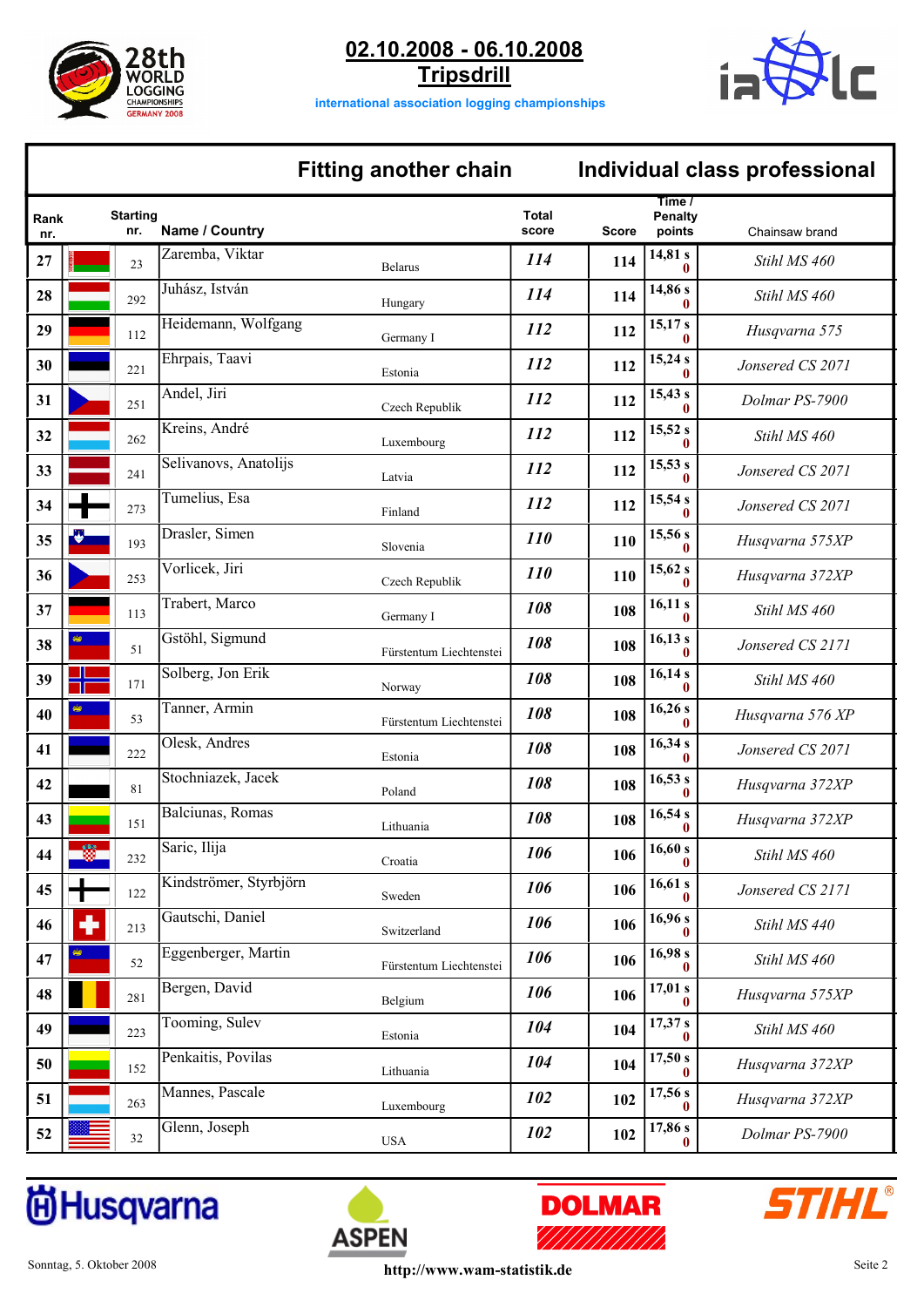





**international association logging championships**

### **Fitting another chain Individual class professional**

# **Time / Penalty points Total score Starting nr. Rank Name / Country <b>Score** Chainsaw brand Chainsaw brand Chainsaw brand Chainsaw brand <sup>243</sup> Krisans, Edmunds **17,87 s** *<sup>102</sup>* Latvia **<sup>0</sup> <sup>102</sup>** *Husqvarna 372XP* <sup>161</sup> Elliot, Richard **17,87 s** *<sup>102</sup>* Great Britain **<sup>0</sup> <sup>102</sup>** *Jonsered CS 2071* <sup>261</sup> Wagner, Claude **18,18 s** *<sup>100</sup>* Luxembourg **<sup>0</sup> <sup>100</sup>** *Husqvarna 372XP* <sup>162</sup> Jones, Alun **18,36 s** *<sup>100</sup>* Great Britain **<sup>0</sup> <sup>100</sup>** *Husqvarna 372XP* <sup>252</sup> Hubert, Barták **18,49 s** *<sup>100</sup>* Czech Republik **<sup>0</sup> <sup>100</sup>** *Husqvarna 372XP* Moors, Eric **18,62 s 18,62 s** *99 p p Dolmar PS-7900 H* <sup>172</sup> Skovseth, Martin **18,95 s** *<sup>99</sup>* Norway **<sup>0</sup> <sup>99</sup>** *Jonsered CS 2071* <sup>173</sup> Hoel, Tom Vidar **19,01 s** *<sup>99</sup>* Norway **<sup>0</sup> <sup>99</sup>** *Stihl MS 460* <sup>201</sup> Biemmi, Massimiliano **19,29 s** *<sup>98</sup>* Italy **<sup>0</sup> <sup>98</sup>** *Husqvarna 575XP* **Raffl**, Johann Hans **19,30 s 19,30 s** *Husqvarna 575XP* <sup>191</sup> Krese, Domine **19,38 s** *<sup>98</sup>* Slovenia **<sup>0</sup> <sup>98</sup>** *Husqvarna 575XP* <sup>91</sup> Domashkin, Sergiy **20,15 s** *<sup>96</sup>* Ukraine **<sup>0</sup> <sup>96</sup>** *Sich* <sup>121</sup> Bengt, Rask **20,40 s** *<sup>96</sup>* Sweden **<sup>0</sup> <sup>96</sup>** *Jonsered CS 2171* <sup>123</sup> Strandel, Lars **20,40 s** *<sup>96</sup>* Sweden **<sup>0</sup> <sup>96</sup>** *Husqvarna 575* <sup>242</sup> Kepitis, Gvido **20,45 s** *<sup>96</sup>* Latvia **<sup>0</sup> <sup>96</sup>** *Husqvarna 372XP* <sup>31</sup> Jensen, Jason **20,94 s** *<sup>95</sup>* USA **<sup>0</sup> <sup>95</sup>** *Dolmar PS-7900* <sup>141</sup> Bojanic, Goran **21,72 s** *<sup>93</sup>* Republic of Serbia **<sup>0</sup> <sup>93</sup>** *Husqvarna 372XP* <sup>83</sup> Szala, Leszek **22,10 s** *<sup>92</sup>* Poland **<sup>0</sup> <sup>92</sup>** *Husqvarna 372XP* <sup>142</sup> Stevic, Blazan **22,45 s** *<sup>92</sup>* Republic of Serbia **<sup>0</sup> <sup>92</sup>** *Husqvarna 372XP* <sup>233</sup> Lukac, Nico **22,58 s** *<sup>91</sup>* Croatia **<sup>0</sup> <sup>91</sup>** *Stihl MS 460* <sup>153</sup> Karpavicius, Gintaras **23,42 s** *<sup>90</sup>* Lithuania **<sup>0</sup> <sup>90</sup>** *Husqvarna 372XP* <sup>231</sup> Lukic, Ilja **23,64 s** *<sup>89</sup>* Croatia **<sup>0</sup> <sup>89</sup>** *Stihl MS 460* <sup>181</sup> Ole Kjaer **23,95 s** *<sup>89</sup>* Denmark **<sup>0</sup> <sup>89</sup>** *Jonsered CS 2071* <sup>13</sup> Brinda, Peter **24,05 s** *<sup>89</sup>* Slovak Republic **<sup>0</sup> <sup>89</sup>** *Husqvarna 372XP* <sup>33</sup> Maijala, Shawn **24,67 s** *<sup>87</sup>* USA **<sup>0</sup> <sup>87</sup>** *Dolmar PS-7900* <sup>282</sup> Lambregts, Francois **24,96 s** *<sup>87</sup>* Belgium **<sup>0</sup> <sup>87</sup>** *Stihl MS 460*

# **尚Husqvarna**





**ASPEN**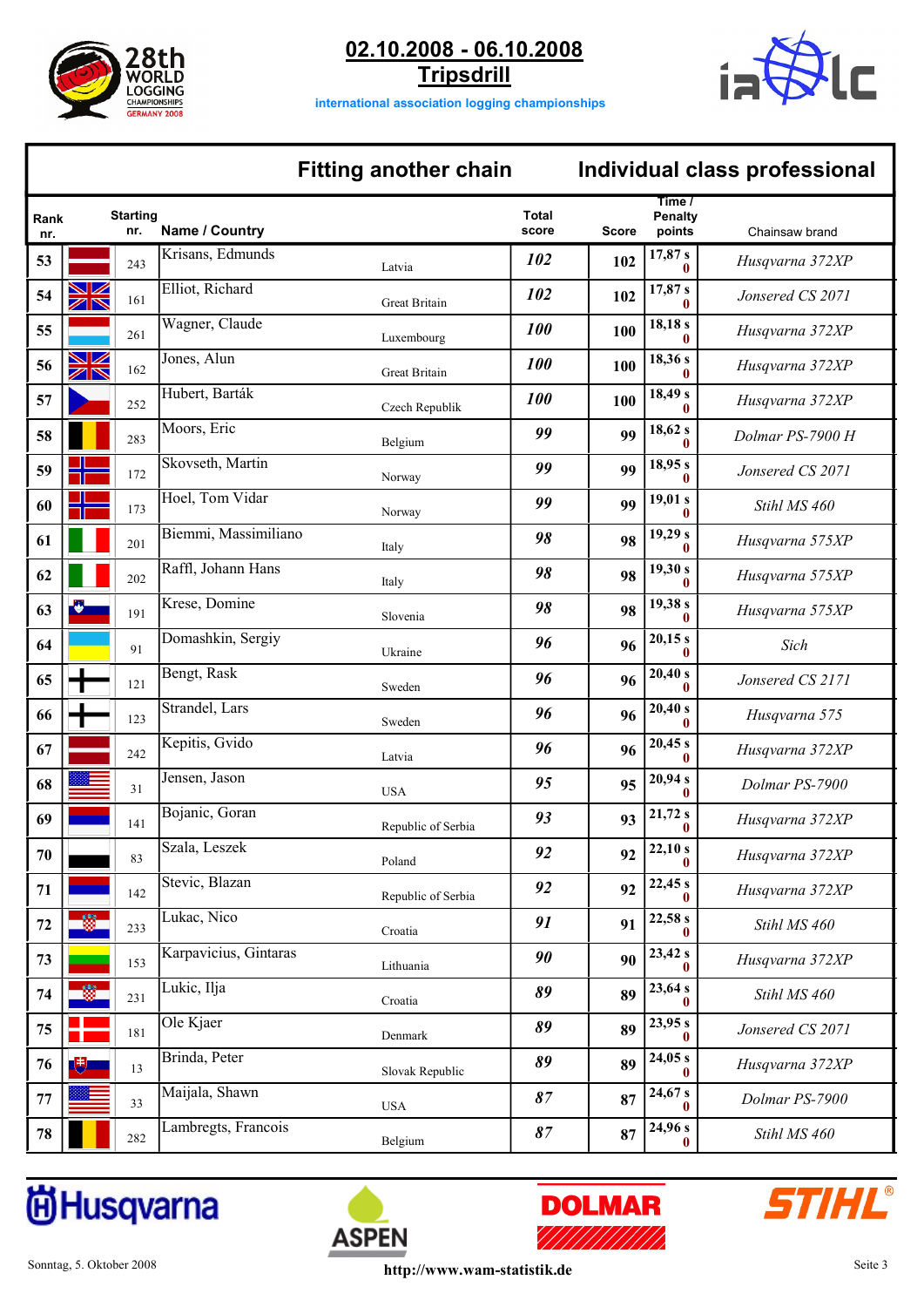





**international association logging championships**

# **Fitting another chain Individual class professional**

| Rank<br>nr. |                      | <b>Starting</b><br>nr. | Name / Country                    |                    | Total<br>score        | <b>Score</b> | Time /<br>Penalty<br>points | Chainsaw brand    |
|-------------|----------------------|------------------------|-----------------------------------|--------------------|-----------------------|--------------|-----------------------------|-------------------|
| 79          |                      | 82                     | Radzioch, Andrzej                 | Poland             | 82                    | 82           | 27,18s                      | Husqvarna 372XP   |
| 80          |                      | 143                    | Markovic, Marko                   | Republic of Serbia | 80                    | 80           | 28,61 s<br>0                | Husqvarna 372XP   |
| 81          | $\blacksquare$<br>ZN | 163                    | Williams, Dewi                    | Great Britain      | 78                    | 78           | 30,44 s<br>0                | Husqvarna 575XP   |
| 82          |                      | 182                    | Jacob Vibe                        | Denmark            | 76                    | 76           | 32,14 s                     | Husqvarna 576 XPG |
| 83          |                      | 62                     | Carvajal Carabali, Carlos Alberto | Venezuela          | 51                    | 51           | 48,29 s<br>0                | Husqvarna 372XP   |
| 84          |                      | 63                     | Torres, Sergio Huansi             | Venezuela          | <i>20</i>             | 70           | 38,74 s<br>$-50$            | Husqvarna 372XP   |
| 85          |                      | 103                    | Roest, Jan                        | Netherlands        | $\boldsymbol{\theta}$ | $\mathbf{0}$ | $\mathbf{0}$                | Husqvarna 576     |
| 86          |                      | 61                     | Vargas Mora, Jose Gregorgio       | Venezuela          | $\boldsymbol{\theta}$ | 17           | 5,48s<br>$-50$              | Husqvarna 372XP   |